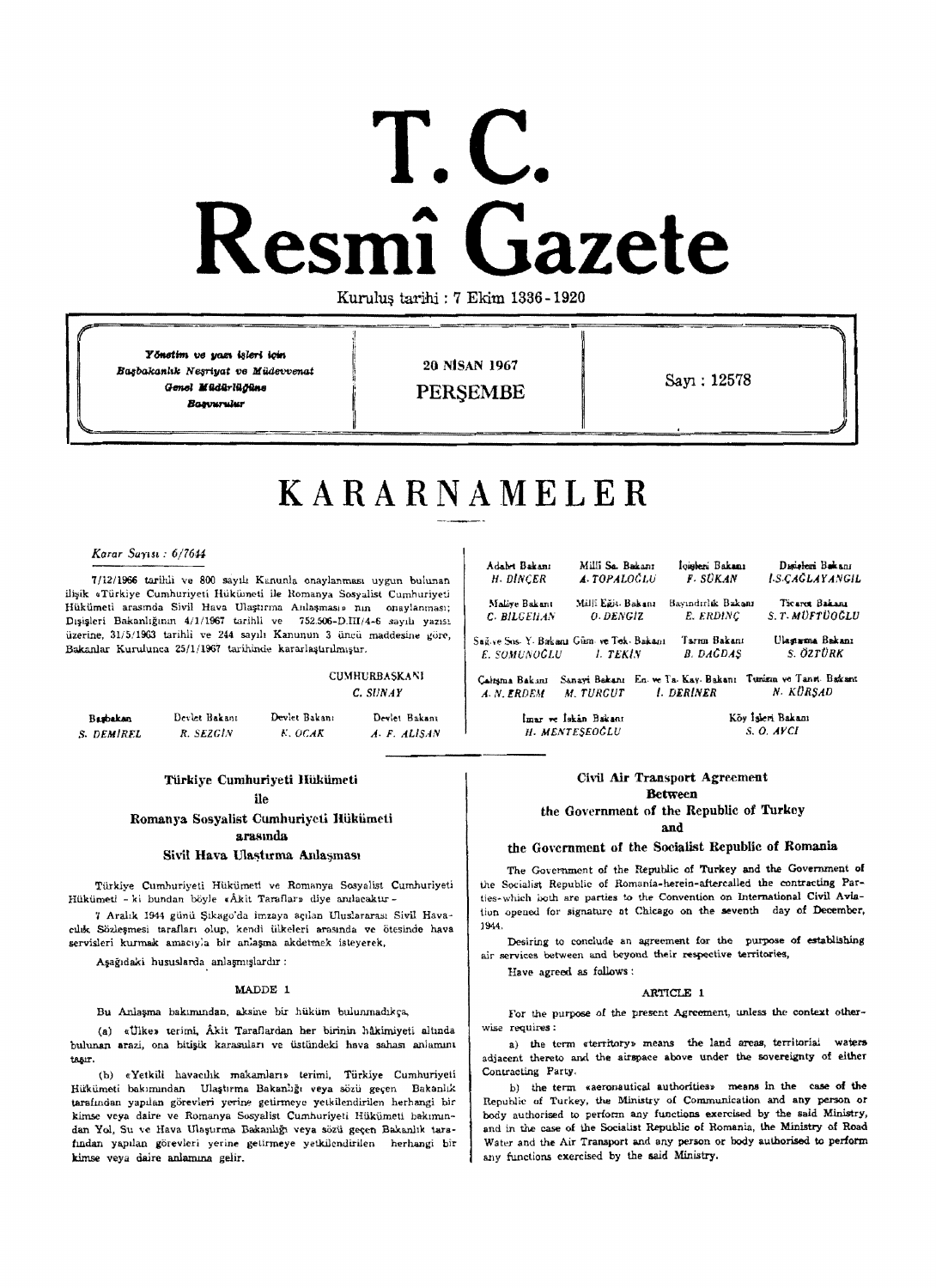(c) «Hava yolu isletmesi» terimi, uluslararası bir hava servisi lşleten veya teklif eden bir hava nakliyatı teşebbüsü demektir.

(d) «Tâyin edilen hava yolu işletmesi» terimi, bu Anlaşmanın 3 üncü maddesi gereğince tâyin edilen ve yetkilendirilen hava yolu işletmesi demektir.

(e) «Hava servisi» terimi, umumi yo]ca, poata ve yiik nakliyau için hava nakil vasıtalarının yaptığı tarifeye tabi herhangi bir hava servisl anlamına gelir.

(f) «Uluslararası hava servisi» terimi, birden ziyade devlet ülkesi üzerindeki hava sahasından geçen bir hava servisi anlamını taşır.

(g) «Trafikten gayri maksatlar için iniş» (Teknik iniş) terimi, yolcu, yük ve posta alıp boşaltmaktan gayri bir maksatla iniş anlamını taşır.

(h) «Mutabik kalman servisler» terimi, işbu Anlaşmanın II numarah Ek'inde belirtilen hatlarda yapılan tarifeli milletlerarası hava servisleri anlamını tasır.

(i) «Tasrih edilen hatlar» terimi, mutabik kalınan servislerin işletilmesi için işbu Anlaşmanın II numaralı Ek'inde belirtilen hatlar anlamını tamr.

#### MADDE 2

1. Åkit Taraflardan her biri, diğerine, tasrih edilen hatlarda mutabik kalinan servislerin isletilinesi amacıyla, bu Anlasmada belirtilen hakları tanır. Akit Taraflardan her biri tarafından tâyin olunan hava volu işletmeleri, tasrih edilen bir hatta mutabık kalınan bir servisi işletirken, aşağıdaki haklardan istifade edecektir :

(a) Diğer Âkit Tarafların ülkesi üzerinden inmeden uçmak.

(b) Sözü geçen ülke içerisinde teknik iniş yapmak.

(c) Yolcu, yük ve posta şeklindeki uluslararası trafiği bırakmak ve almak amacıyla, sözü geçen ülke içerisinde o hat için bu Anlaşmanın II nurnaralı<sup>:</sup> Ek'inde belirtilen noktalara iniş yapmak.

2. Bu maddenin (1) inci fikrasındaki hiç bir husus, bir Âkit Tarafın hava yolu işletmelerine, diğer Akit Taraf ülkesindeki bir noktadan yolcu, yük ve posta almak hakkmın verildiğine delâlet etmeyecektir.

# MADDE 3

1. Åkit Taraflardan her biri, diğer Åkit Tarafa, tasrih edilen hatlarda mutabik kalman servisleri işletmesi amacıyla bir veya bir kaç hava yolu işletmesi tâyin ettiğini yazılı olarak bildirmek hakkına sahip olacaktır.

2. Diğer Aklt Taraf, böyle bir tâyin bildirisini aldığında, bu maddenin (3) ve (4) üncü fıkraları hükümleri sak<sup>t</sup>ı kalmak üzere, tâyin edilen hava yolu işletmesi veya işletmelerine gerekli işletme yetkilerini gecikmeden tanıyacaktır.

3. Åkit Taraflardan birinin yetkili havacılık makamları, diğer Âkit Tarafın tâyin ettiği bir hava yolu işletmesinden, uluslararası hava servislerinin işletilmesinde normal ve makûl bir şekilde uyguladıkları kanun ve nizamlarda gösterilen şartları yerine getirebilecek vasıfları haiz bulunduğu hususunda kendilerini tatmin etmesini istevebilir.

4. Akit Taraflardan her biri, tâyin edilmiş bir hava yolu işletmesinin esas mülkiyetinin ve fiill kontrolümin bu hava yolu işletmesini tâyin eden Tarafın veya uyruklarının elinde bulunduğuna kanaat getirmediği hallerde, bu maddenin (2) nei fikrasında sözü geçen işletme yetkilerini yermeyi reddedebilir veya bu hava yolu işletmesinin 2 nci maddede belirtilen haklarının uygulanması üzerinde gerekli gördüğü kayıtları koyabilir.

5. Bir hava yolu işletmesi, bu Anlaşma hükümleri gereğince böylece tâyin edilip, kendisine yetki verilince, bu An!aşmanın 9 uncu maddesi hükümlerine göre tesbit edilmiş bir ücret tarifesinin mutabik kalınan seferler bakımından yürürlükte olması kaydı ile, bu servisleri işletmeye herhangi bir tarihte başlayabilir.

#### MADDE 4

1. Uluslararası hava servislerinde çalışan uçakların, Akit Taraflardan her birinin ülkesine giriş ve çıkışları ile veya bu gibi uçakların kendi. ülkesinde iken işleme ve seyrüseferleri ile ilgili kanun ve nizamları, diğer Akit Tarafin uçaklarına da uygulanacaktır.

2. Âkit Taraflardan herbirinin, giriş müsaade, göç, pasaport, gümrük ve karantinaya dair nizamları ile uçakların yolcu. mürettebat ve yükünün ülkesine giriş ve çıkışı ile ilgili 'kanun ve nizamlarına, bu gibi

c) the term «airline» means any air transport enterprise offering or operating an international air service.

d) the term «designated airline» means an airline which has been designated and authorised in accordance with Article 3 of the present Agreement.

e) the term «air service» means any scheduled air service performed by aircraft for the public transport of passengers, mail or cargo.

f) the term «international air service» means an air service which passes through the airspace over the territory of more than one State.

g) the term «stop for non-traffic purposes» means a landing for any purpose other than taking on or discharging passengers, cargo or mail.

h) the term «agreed services» means the scheduled international air services on the routes specified in Annex II to the present Agreement.

i) the term «the specified routes» means the routes indicated in Annex II to the present Agreement for the performance of the agreed services.

#### ARTICLE 2

1. Each Contracting Party grants to the other Contrating Party the rights specified in the present Agreement for the purpose of performing the agreed services on the specified routes. The airlines designated by each Contracting Party shall enjoy, while operating an agreed service on a specified route, the following rights:

a) to fly without landing across the territory of the other Contracting Party:

h) to make stops in the said territory for non-traffic purposes; and

c) to make stops in the said territory at the points specified for that route in the Annex II to the present Agreement for the purpose of putting down and taking up international traffic in passengers, cargo and mail.

2. Nothing in paragraph (I) of this Article shall be deemed to confer on the airlines of one Contracting Party the privilege of taking up, in the territory of the other Contracting Party, pasengers, cargo or mail carried for remuneration or hire and destined for another point in the territory of that other Contracting Party.

# ARTICLE 3

1. Each Contracting Party shal have the right to designate in writing to the other Contracting Party one or more airlines for the purpose of operating the agreed services on the specified routes.

2. On receipt of such designation, the other Contracting Party shall, subject to the provisions of paragraphs (3) and (4) of this Article, without delay grant to the airline or airlines designated the appropraiate operating authorisations.

3. The aeronautical authorities **01'** one Contract:ng **Party** may require an airline designated by the other Contracting Party to satisfy them that it is qualified to fulfil the conditions prescribed under the laws and regulations normally and reasonably applied to the operation of international air services by such authorities.

4. Each Contracting Party shall have the right to refuse to grant the operating authorisations referred to in paragraph (2) of this Article, or to impose such conditions as it may deem necessary on the exercise by a designated airline of the righ:s specified in Article 2, in any case where the said Contracting Party is not satisfied that the substantial ownership and the effective control of that airline are vested in the Conracting Party designating the airline or in its nationals.

5. When an ariline has been 90 designated and authorised in accor dance with the provisions of the present Agreement, it may begin at any time to operate the agreed services, provided that a tariff established in accordance with the provisions of Article 9 of the present Agreement is in force in respect of that service.

#### ARTICLE 4

1. The laws and regulations of either Contracting Party relating to the admission to or departure from its territory of aircraft engaged in internatinoal air services or to the operation and navigation of such aircraft while within its territory shal be applied to the aircraft of the other Contracting Party.

2. 'The laws and regulation of either Contracting Party as to the admission to or departure from its territory of passengers, crew or cargo carried on board of aircraft, such as regulations relating to entry, clearance.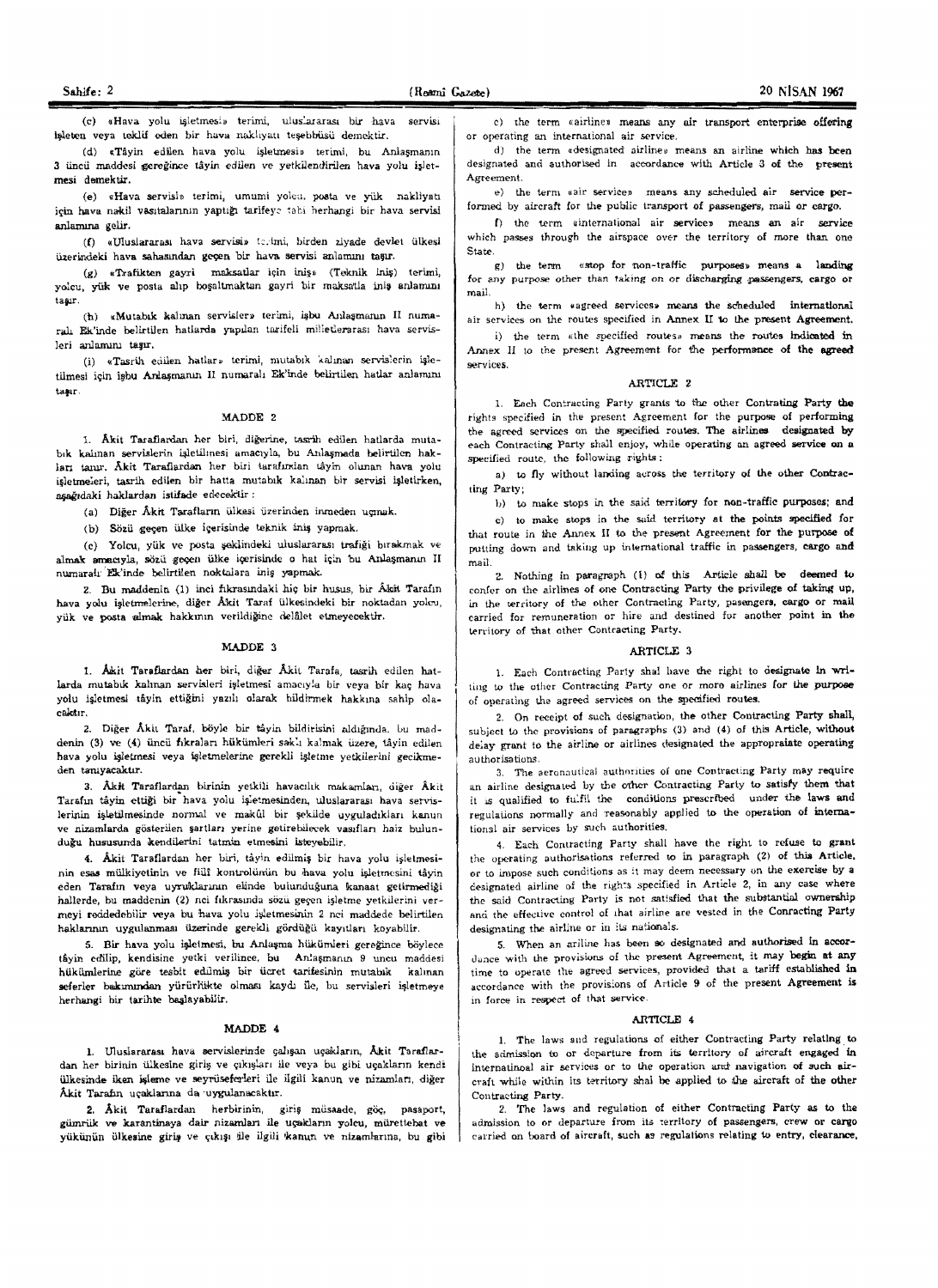yolcu, mürettebat tarafından ve yük bakımından, o Âkit Tarafın ülkesine giriş, çıkış veya ülkesi içerisinde kalış sırasında riayet edilecektir.

# MADDE 5

1. Åkit Taraflardan her biri, diğer Âkit Tarafın tâyin ettiği bir hava yolu işletmesine verilmiş bulunan işletme yetkisini aşağıdaki hallerde geri almak veya bu Anlasmanın 2 nei maddesinde kayıtlı hakların kullanılmasını durdurmak veya bu hakların kullanılmasında gerekli gördüğü kayıtları koymak hakkına sahip olacaktır:

(a) 0 hava yolu işletmesinin esas mülkiyetinin veya fiilî kontrolüniin hava yolunu tâyin eden Âkit Tarafın veya uyruklarının elinde bulun**mamasl, veya** 

(b) O hava yolu işletmesinin, bu hakları tanıyan Âkit Tarafın işbu Anlaşmanın 4 üncü maddesinde belirtilen kanun ve nizamlarına uymaması, vetya

(c) Hava yolu işletmesinin başka bir şekilde bu Anlaşmada belirtilen şartlara uygun olarak işletme yapmaması.

2. Bu maddenin (1) inci fikrasındaki hakları geri alma, tatbikatını durdurma veya kayıtlar koyma hususlarında derhal bir işlem yapılması, kanun ve nizamların daha fazla ihlâl edilmesinin - önlenmesi için **ş**art değilse, böyle bir hak ancak diğer Akit Tarafla istişareden sonra kullanılacaktir.

#### MADDE 6

1. Åkit Taraflardan her birinin tâyin edilen hava yolu işletmeleri tarafından uluslararası servisierde işletilen uçaklar ve bu uçaklarda bulunan mutad donattm, skaryakit ve yağlama yağları ve (yiyecek, içecek ve tütün dâhil) uçak kumanyası, diğer Âkit Taraf ülkesine varışta, tekrar yurt dışına çıkarılıncaya kadar uçakta kalmak veya o öteki Taraf ülkesi üzerindeki uçuşun bir kısmında kullanılmak kaydıyla, bütün gümrük resimleri, muayene ücretleri ve başkaca resim ve vergilerden bağışık tutulacaktir.

2. (a) Akit Taraflardan birinin ülkesinde, bu Taraf yetkili makamlarınca tesbit edilen miktarları aşmamak ve öteki Âkit Tarafın uluslararası bir servisinde çalıştırılan uçaklarda kullanılmak üzere uçağa alınan uçak kumanyaları,

(b) Akit Taraflardan birinin ülkesine, öteki Akit Tarafın tâyin ediien hava yolu işletmelerinin uluslararası servislerinde kullarılan uçakların bakım ve onarımı için sokulan yedek parcalar,

(c) Uçağa alındığı Âkit Taraf ülkesi üzerinde yapılacak uçuşun bir kısmında kullanılacak bile olsa, Akit Tarafın tâyin edilen hava yolu isletmeleri tarafından uluslararası servislerde işletilen uçakların ikmaline aynlmış olan akaryakıt ve yağlama yağları,

Yapılan hizmetler karşılığı alınacak ücretler hariç, aynı resim ve vergilerden bağışık tutulacaktır.

Yukarıdaki (a), (b) ve (c) tâli fıkralarında sözü geçen maddeler gümrük nezaret ve kontrolu altında tutulabilir.

3. Doğrudan doğruya transit geçen bagaj ve yükler gümrük resimleri ve benzeri vergilerden bağışık tutulacaktır.

# MADDE 7

Akit Taraflardan birinin uçaklarında bulundurulan mutad havacılık donatum ile malzeme ve ikmal maddeleri diğer Akit Taraf ülkesinde, ancak, o ülkenin gümrük makamlarının müsaadesiyle boşaltılabilir. Böyle bir durumda, bunlar tekrar yurt dışına götürülünceye veya başka bir şekilde gümrük nizamlarına göre elden çıkarılıncaya kadar gümrüklü eşya ambarlarında sözü geçen yetkili makamların nezaretinde bulundurulabilir.

#### MADDE 8

1. Her iki Akit Tarafın hava yolu işletmelerine, kendi ülkeleri arasında, tasrih edilen hatlarda mutabık kalınan servisleri işletmeleri için âdil ve eşit imkân sağlanscaktır.

2. Akit Taraflardan herbirinin hava yolu işletmeleri, mutablk kalınan servisleri işletirken, diğer Akit Tarafın hava yolu işletmelerinin çıkarlarını, bu sonuncu hava yolu işletmelerinin aynı hatlarının bütününde veya bir kısmında işlettiği servislere haksız olarak tesir etmeyecek şekilde eözönünde bulunduracaktır.

3. Âkit Tarafların tâyin edilen hava yolu işletmelerinin sağladığı mutabik kalinan servislerin, tasrih edilen hatlardaki kamu ulaştırma ihtiyaçları ile sıkı ilgisi bulunacak ve bunların ilk amacı, hava yolu işletmesini tâyin eden Tarafın ülkesine gelen veya ülkesinden giden yolcu, yük ve postaya ait, mevcut olan veya olması makûl bir tarzda beklenen

immigration, passports, customs and quarantine shall be complied with by or on behalf of such passengers, crew or cargo upon entrance into or departure from, or while within the territory of that Contracting Party,

# ARTICLE 5

L Each Contracting Party shall have the right to revoke an operating authorisation or to suspend the exercise of the rights specified in Article 2 of the present Agreement by an airline designated by the other Contracting Party, or to impose such conditions as it may deem necessary on the exercise of these rights:

a) in any case where it is not satisfied that substantial ownership and effective control of that airline are vested in the Contracting Party designating the airline or in 1ts nationals of such Contracting Party, or

b) in the case of failure by that airline to comply with the laws or regulations of the Contracting Party granting these rights as indicated in Article 4 of the present Agreement, or

c) in case the airline otherwise fails to operate in accordance with the conditions prescribed under the present Agreement.

2. Unless immediate revocation, suspension or imposition of the conditions mentioned in paragraph  $(1)$  of this Article is essential to prevent further infringements of laws and regulations, such right shall be exercised only after consultation with the other Contracting Party.

# ARTICLE 6

L Aircraft operated on international *services* by the designated airlines of either Contracting Party, as well as their regular equipment, supplies of fuels and lubricants, and aircraft stores (including food, beverages and tobacco) on board sueh aircraft shall be exempt from all customs duties, inspection fees and other duties or taxes on arriving in the territory of the other Contracting Party, provided such equipment and supplies remain on board the aircraft up to such time as they are re-exported or are used on the part of the journey performed over that territory.

2 There shall also be exempt from the same duties and taxes, with the exception of charges corresponding to the service performed:

a) aircraft stores taken on board in the territory of either Contracting Party, within limits fixed by the authorities of the said Contracting Party, and for use on board aircraft engaged in an international service of the other Contracting Party;

b) spare parts entered into the territory of either Contracting Party for the maintenance or repair of aircraft used on international services by the designated airlines of the other Contracting Party;

c) fuel and lubricants destined to supply aircraft operated on international services by the designated airlines of the other Contracting *Party,*  even when these supplies are to be used on the part of the journey performed over the territory of the Contracting Party, in which they are taken on board.

Materials referred to in sub-paragraphs (a), (b) and (c) above may be required to be kept under Customs supervision or control,

3. Baggage and cargo in direct transit shall be exempt from customs duties and similar taxes.

#### ARTICLE 7

The regular airborne equipment, as well as the materials and supplies retained on board the aircraft of either Contracting Party may be unloaded in the territory of the other Contracting Party only with the approval of the customs authorities of such territory, In such case, they may be placed in bonded stores under the supervision of the said authorities up to such time as they are re-exported or otherwise disposed of in accordance with customs regulations.

#### ARTICLE 8

1. There shall be fair and equal opportunity for the airlines of both Contracting Parties to operate the agreed services on the specified routes between their respective territories.

2. In operating the agreed services, the airlines of each 'Contracting Party shall take into account the interests of the airlines of the other Contracting Party so as not to affect unduly the services which the latter provide on the whole or part of the same roules,

3. The agreed services provided by the designated airlines of the Contracting Parties shall bear a close relationship to the requirements of the public for transportation on the specified routes and shall have as their primary objective the provisions, at a reasonable load factor, of capacity adequate to carry the current and reasonably anticipated requirements for the carriage of passengers, cargo and mail originating from or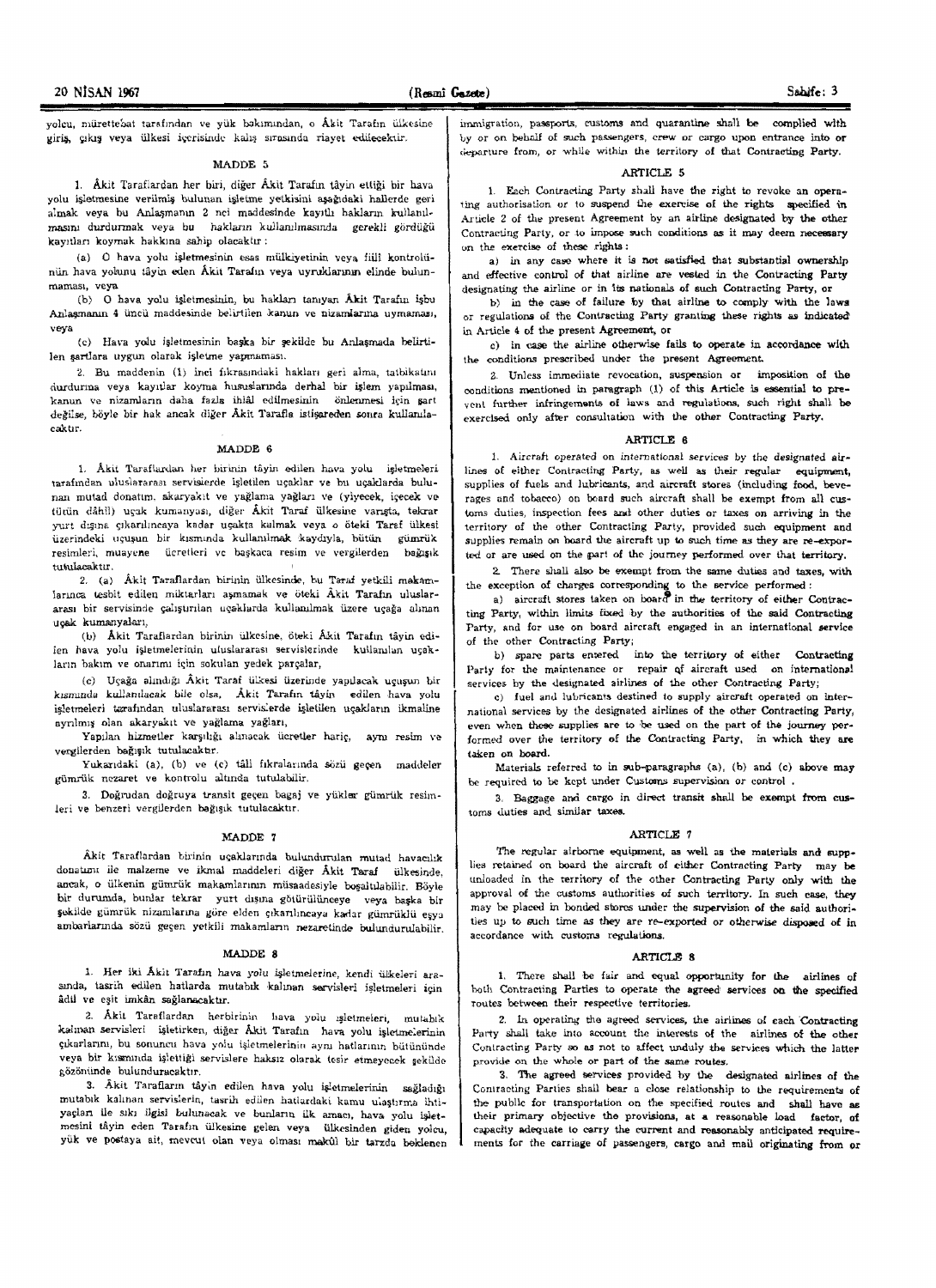4. Akit Taraf.ardan herbirinin tâyin edilen hava yolu işletmesinin öteki Åkit Taraf ülkesindeki noktalar ile üçüncü memleketlerdeki noktalar arasındaki trafiği, tasrih edilen hatlarda taşıma hakları nihai olarak, o diğer Âkit Tarafın yetkili havacılık makamlarınca tesbit olunacakt:r. Bu haklar kapasitenin ilgili bulunduğu aşağıdaki genel ilkeler çerçevesinde uygulanacakllr :

(a) Hava yolu işletmesini tâyin eden Âkit Taraf ülkesine gelecck veya ülkesinden gidecek olan trafik ihtiyaçları;

(b) Hava yolu isletmesinin geçtiği bölgedeki devletlerin hava yolu isletmelerince kurulan başka ulaştırma servisleri de gozönüne alındıktan sonra, o bölgenin trafik ihtiyaçları; ve

(c) Uzak menzilli hava servisleri ihtiyaçları.

5. Sağlanacak kapasite ve işletilecek servisierin sıklığı hususunda, servislere başlamadan önce tâyin edilen hava yolu işletmeleri arasında Âkit Tarafların yetkili havacılık makamlarının tasvibine bağlı olmak üzere başlangıçta bir mutabakata varılacaktır. Başlangıçta tesbit edilen bu kapasite ve servis sıklığı, aynı şekilde zaman zaman yeniden gözden geçirilebilir.

6. Åkit Taraflardan her birinin tâyin edilen hava yolu isletmesi, malzeme çeşidi de dâhil, uçuş tarifelerini, tasrih edilen hatlardaki servislere başlanmadan en az otuz (30) gün önce öteki Âkit Tarafın yetkili havacilik makamlarına onay için sunacaklardır.

7. Herhangi bir Âkit Tarafın tâyin edilen hava yolu işletmesince. uçuş tarifelerinin, öteki Akit Tarafın yetkili havaculk makamlarına sunulmasından önce, her iki Âkit Tarafın iigili hava yolu işletmeleri, aralarında anlaşmak üzere işbirliği yapacaklardır. Bu şekilde uçuş tarifeleri alan yetkili havacılık makamları, bunları teyid edebilir veya değiştirebilir. Her halükârda, Akit Taraflardan birinin tâyin edilen hava yolu işletmesince, tasrih edilen hatlarda işletilecek servisler, öteki Âkit Tarafın yetkili havacilik makamlarınca tarifeler onaylanmadan başlayamaz veya değiştirilemer

#### MADDE 9

1. Akit Taraflardan birinin hava yolu işletmelerince diğer Akit Tarafın ülkesine veya ülkesinden yapılacak nakliyat için uygulanacak üeret tarifeleri; işletme msarafları, makûl kâr ve başka hava yolu işletmelerinin ücret tarifeleri de dâhil, bütün iigili âmiller gözönüne almarak makûl hadlerde tesbit olunacaktır.

2. Bu maddenin (1) inci fıkrasında sözü geçen ücret tarifeleri üzerinde, mümkünse, her iki Âkit Tarafın ilgili hava yolu işletmeleri arasında hattın bütünü veya bir kısmında işleyen başka hava yolu işletmeleriyle de istişarede bulunarak mutabakata varılacak ve böyle bir mutabakat, mümkün oldukça, uluslarasat sivil ulaştırma aimndaki tatbikata uygun olarak sağlanacaktır.

3. Böylece mutabik kalinan ücret tarifeleri, yürürlüğe girmesi tasarlanan tarihten en aşağı otuz (30) gün önce Âkit Tarafların yetkili havacılık makamlarının onayına sunulacaktır; özel durumlarda bu süre, sözü geçen makamların mutabakatı ile azaltuabilir.

4. Täyin edilen hava yolu işletmeleri bu ücret tarifelerinin herhangi biri üzerinde anlaşamazlarsa veya diğer bir sebeple bir ücret tarifesi bu maddenin (2) nci fıkrası hükümlerine göre tesbit edilemezse veyahut bu maddenin (3) üncü fıkrasında sözü geçen 30 günlük sürenin ilk 15 günü icerisinde, bir Akit Taraf diğer Akit Tarafa, bu maddenin (2) nei Likrası hükümleri uyarınca mutabık kalınmış herhangi bir ücret tarifesinden memnuniyetsizliğini bildirirse, Âkit Tarafların yetkili havacılık makamları, ücret tarifesini kendi aralarında anlaşarak tesbit etmeye çalışacaklardır.

5. Yetkili havacılık makamları bu maddenin (3) üncü fıkrası gereğince kendilerine sunulan herhangi bir ücret tarifesinin onaylanması ve (4) üncü fikradaki herhangi bir ücret tarifesinin tesbitinde anlaşamazlarsa, anlaşmazlık bu Anlaşmanın 15 inci maddesi hükümlerine göre halledilecektir.

6. Bu maddenin (3) üncü fıkrası hükümleri saklı kalmak kaydıyla, hiç bir ücret tarifesi Âkit Taraflardan birinin yetkili havacılık makamlarınca uygun görülmemişse yürürlüğe giremez,

7. Bu maddenin hükümlerine göre tesbit edilmiş ücret tarifeleri; gene bu maddenin hükümlerine uygun olarak yeni ücret tarifeleri tesbit. edilinceye kadar yürürlükte kalacaktır.

#### MADDE 10

Bu Anlaşmanın uygulanmasından doğacak bütün ödemeler, Akit Tarfalar arasında mer'i Ödeme Anlaşması esasları içinde yürütülür,

destined for the territory of the Contracting Party which has designated the airline.

4. The rights of the designated airline of either Contracting Party to carry traffic between points in the territory of the other Contracting Party and points in the territory of third countries on the specified routes sha:! finally be determined by the competent aeronautical authorities of that other Contracting Party. These rights shall be exercised in accordance with the general principles that capacity shall be related to:

a) the traffic requirements to and from the territory of the Contracting Party which has designated the airline;

b) the traffic requirements of the area through which the airline passes, after taking account of other transport services established by airlines of the States comprising the area; and

c) the requirements of through airline operations.

5. The capacity to be provided and the frequency of the services to be operated shall at the outset be agreed between the designated airlines of the Contracting Parties subiect to the approval of the aeronautical authorities of the said Parties before the services are inaugurated. Such capacity and frequency of services initially determined may be reviewed from time to time in the same manner.

6. The designated airline of either Contracting Party shall submit its flight schedules including the type of equipment for approval to the aeronautical authorities of the other Contracting Party not later than thirty  $(30)$  days prior to the commencement of services on the specified routes.

7. Before the submision of the flight schedules by the designated atrline of either Contracting Party to the aeronautical authorities of the other Contracting Party, the airlines concerned of both Contracting Parties shall co-operate to agree betwen themselves. The aeronautical authorities receiving such flight schedules may approve or modify them. In any case, the services to be operated on the specified routes by the designated airline of either Contracting Party may not be inaugurated or changed before the approval of the schedules by the aeronautical authorities of the other Contracting Party.

#### ARTICLE 9

1. The tariffs to be charged by the airlines of one Contracting Parly shall be established at reasonable levels due regard being paid to all relevant factors including cost of operation, reasonable profit, and the tariffs of other airlines.

2. The tariffs referred to in paragraph (1) of this Article shall, if possible, be agreed by the designated airlines concerned of both Contracting Parties, in consultation with other airlines operating over the whole or part of the route. and such agreement shall, where possible, be reached in conformity with the international practices on civil air transport,

3. The tariffs so agreed shall be submitted for the approval of the aeronautical authorities of the Contracting Parties at least thirty (30) days before the proposed date of their introduction; in special cases, this time limit may be reduced, subject to the agreement of the said authorit:es.

4. If the designated airlines cannot agree on any of these tariffs, or if for some other reason a tariff cannot be fixed in accordance with the provisions of paragraph (2) of this Article, or if during the first 15 days, period referred to in paragraph (3) of this Article one Contracting Party gives the other Contracting Party notice of its dissatisfaction with any tarif( agreed in accordance with the provisions of paragraph (2) of this Article, the aeronautical authorities of the Contracting Parties shall try to determine the tariff by agreement between themselves.

5. If the aeronautical authorities cannot agree on the approval of any tariff submitted to them under paragraph (3) of this Article and on the determination of any tariff under paragraph (4), the dispute shall be settled in accordance with the provisions of the present Agreement.

S. Subject to the provisions of paragraph (3) of this Article, no tariff shall come into force if the aeronautical authorities of either Contracting Party have not approved it.

7. The tariffs established with the provisions of this Article shall remain in force untilnew tariffs have been established in accordance with the provisions of this Article.

#### ARTICLE 10

All payments arising from the implementation of the present Agreemen shall be settled in accordance with the provisions of the Payment Agreement existing between the two Contracting Parties.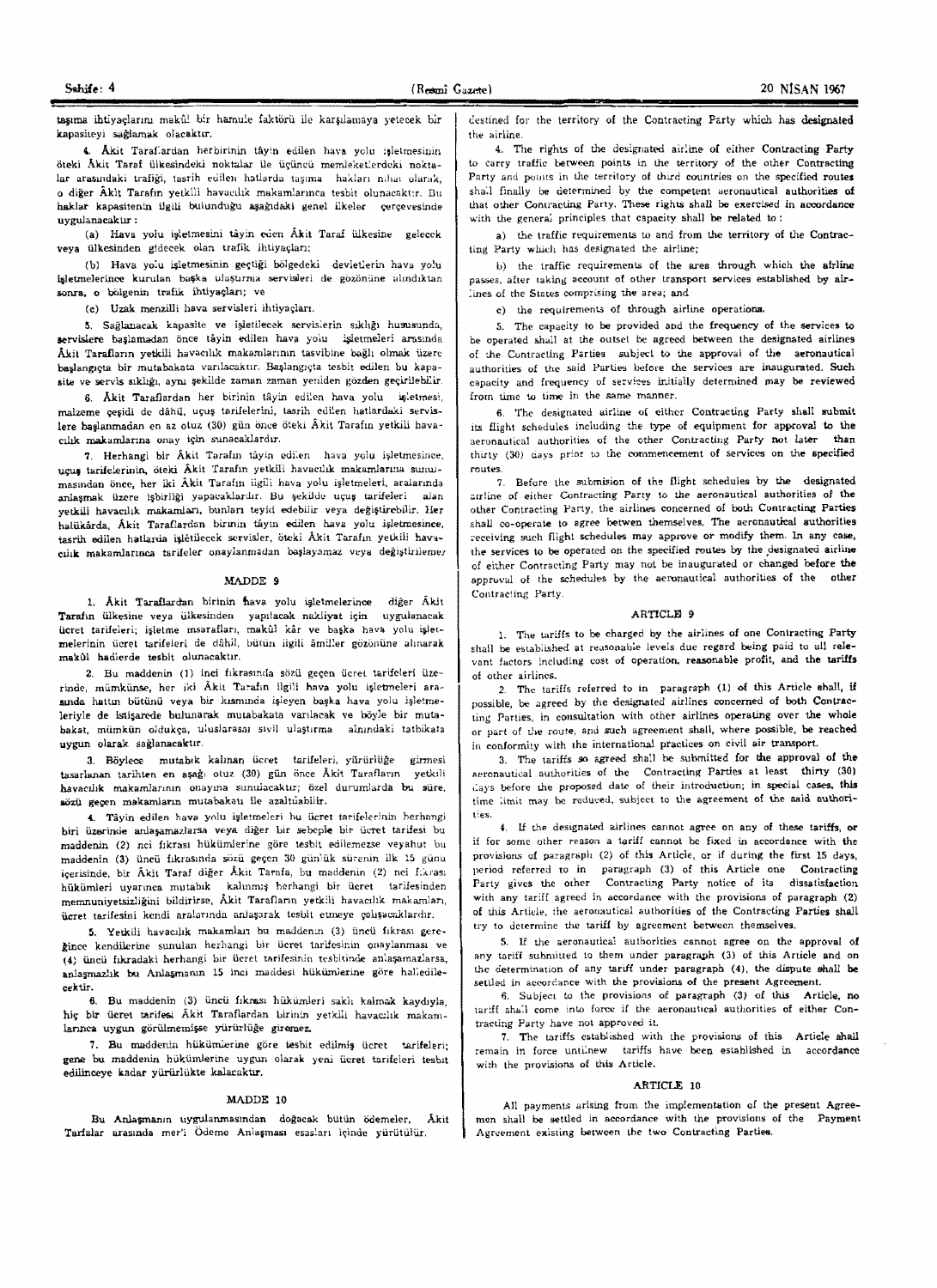# MAnDE 11

1. Sıkı bir işbirliği ruhu ile, Âkit Tarafların yetkili havacılık makamlan, bu Anlaşma ve Ek'leri hükümlerinin uygulanmasını ve bunlara tatminkâr bir şekilde riayet edilmesini sağlamak amacıyla zaman zaman birbirleriyle istişare edeceklerdir.

2. Åkit Tarafiardan her birinin yetkili havacılık makamları, istek üzerine, diğer Âkit Tarafın yetkili havacılık makamlarına, birinci Âkit Tarafın tâyin edilen hava yolu işletmelerince mutabık kalınan servislerde sağlanan kapasitenin gözden geçirilmesi amacıyla makûl bir tarzda istenehilecek periyodik ve diğer istatistiki bilgileri verecektir. Bu bilgiler, o hava yolu işletmelerince mutabik kalınan servislerde taşınan trafik miktarlarının ve bu trafiğin ilk çıkış ve son varış yerlerinin tesbiti için gerekfi bütün malûmatı ihtiva edecektir.

# MADDE 12

1. Akit Taraflardan biri işbu Anlaşma ve ona bağlı I numaralı Ek'in herhangi bir hükmünün değiştirilmesini arzu ettiği takdirde, diğer Akit Tarafla istişarede bulunmak isteyebilir; yetkili havacılık makamları arasında ve müzakere veya yazışma yoluyla yapılabilecek olan böyle bir istisare, istek tarihinden itibaren altmış (60) gün içerisinde başlayacaktır. Mutabakata varılan herhangi bir değişiklik diplomatik yoldan nota teatisiyle teyid edildiginde yiiriirliige girecektir,

2. Hatlarla ilgili II numaralı Ek'deki değişiklikler, Akit Tarafların yetkili havacılık makamlarının aralarında doğrudan doğruya mutabakata varmalarıyla yapılabilir.

#### MADDE 13

Akit Taraflardan birine mensup uçağın diğer Akit Taraf ülkesinde bir kazaya uğraması veya olağanüstü bir durum halinde, o diğer Âkit Taraf kendi uçağı imiş gibi millî mevzusu çerçevesinde, uçağa, mürettebat ve yolcularına kolaylık ve yardım sağlamayı ve uçağı, yükünü ve postasını korumayı taahhüt eder.

Ülkesinde kaza olan Ákit Taraf, durumdan diğer Akit Tarafı derha. haberdar edecek, kazanın durum ve nedenlerini tetkik etmek için gerekli bütün tedbirleri alacak ve istek üzerine, tetkikte gözlemci olarak bulunabilmeleri bakımından diğer Âkit Taraf temsilcilerine gerekli müsaadeyi verecektlr,

Teknik yönden kaza tetkikini yapan Âkit Taraf, diğer Âkit Tarafa Lunun sonuçları hakkındaki bilgi ve nihai tetkik raporunu verecektir. Teknik tetkiki yürüten Âkit Taraf, kaza ile ilgili belge ve bilgileri, kanun ve nizamların müsaadesi nispetinde ve vâki istek üzerine, diğer Akit Tarafa verecektir.

### MADDE 14

1. Tâyin edilen hava yolu işletmelerinin, mutabik kalınan servislerinde kulanılacak olan uçakları, gerekli milliyet ve tescil markalarını taşıyacaklar ve aşağıdaki belgeleri bulunduracaklardır:

- (a) Tescil sertifikası,
- (b) Uçuşa elverişlilik sertifikası,
- (c) Mürettebatın her bir üyesine ait gerekli lisans ve sertifika,
- (d) Borda jurnah veya bunun yerini tutan herhangi hir belge,
- (e) Uçak telsiz lisansı,
- (f) Yoleu isim listesi,

(g) Uçak yük taşıyorsa, yükün mahiyeti hakkında tafsilât veren ve son varis yerini gösteren yük manifestosu,

(h) Uçak, taşınması millî ve milletlerarası nizamlarla tahdide tabi tutulan bir yük taşıyorsa, gerekli permileri.

2. Akit Taraflardan herbirinin yetkili havacılık makamları, mutablk kalman servislerde çalışan diğer Akit Taraf uçaklarında yukarıdakilerden başka uçak belgelerinin de bulundurulmasını, öteki Âkit Taraf yetkili havacılık makamlarına gereken ihbarı yaptıktan sonra isteyebilirler,

#### MADDE 15

Bu Anlaşma veya Ek'lerinin yorumlanması veya uygulanmasıyla ilgili herhangi bir anlaşmazlık, iki Akit Tarafın yetkili havacılık makamları arasında doğrudan doğruya yapılacak görüşmelerle halledilecektir. Sözü geçen makamlar bir anlaşmaya varamazlarsa anlaşmazlık diplomtik yollarla halledilecektir.

### ARTICLE 11

1. In a spirit of close co-operation, the aeronautical authorities of the Contracting Parties shall consult each other from time to time with a view to ensuring the implementation of, and satisfactory compliance with the provisions of the present Agreement.

2. The aeronautical authorities of either Contracting Party shall supply to the aeronautical authorities of the other Contrating Party at their request such periodic or other statements of statistics as may be reasonably required for the purpose of reviewing the capacity provided on the agreed services by the designated airlines of the first Contracting Party. Such statements shall include all information required to determine the amount of traffic carried by those airlines on the agreed services and the origins and destinations of such traffic.

# ARTICLE 12

1. If either of the Contracting Parties considers it desirable to modify any provision of the present Agreement and the Annex I thereto, it may request consultation with the other Contracting Party; such consultation, which may be between the aeronautical authorities and which may be through discussion or by correspondence, shall begin within a period of sixty  $(60)$  days of the date of the request. Any modifications so agreed shall come into force when they have been confirmed by an exchange of diplomatic notes.

2 Modifications to Annex II relating to routes may be made by direct agreement between the competent aeronautical authorities of the Contracting Parties.

#### ARTICLE 13

In the event of an accident occured to an aircraft of a Contracting Party or in case of emergency in the territory of the other Contracting Party, thai other Contracting Party undertakes the obligation to assist and facilitate the aircraft, the crew and pasengers thereof and to safeguard the aircraft a. well as its cargo and mail, within *its* national regulations, as if the aircraft were its own.

The Contracting Party on whose territory the accident has occurred shall inform forthwith the other Contracting Party, shall undertake all respective astionis to investigate the circumstances and causes of the accident. and shall, on request, grant the necessary permission to the other Contracting Party's representatives to be present at the investigations as observers.

The Contracting Party carrying out the investigation in technical respect shall furnish the other Contracting Party with information on the results thereof and with the final accident investigation report. The Contracting Party performing the technical investigation shall give the documents and data concerning the accident within the limits of its laws and regulations to the other Contracting Party.

#### ARTICLE 14.

1. The aircraft of the designated airlines to be used for the performance of the agreed services shall bear their apropriate nationality, and registration marks, and shall have in their possession and carry on board the following documents:

- a) a certificate of registration;
- b) a certificate of airworthiness;

c) the appropriate licenses and certificates of each member of the crew;

d) Ihe journey log book or any other document which replaces it; e) ihe aircraft radio stations licenses;

f) the passengers' name list;

 $g$ ) if the aircraft transports cargo - a cargo manifest containing detailed declaration of the cargo and final destination thereof;

h) if the aircraft transports any cargo subjected to restrictions under the national or international regulations. the necessary permits,

2. The aeronautical authorities of each Contracting Party may require other aircraft documents besides the above to be carried on board the aircraft of the other Contracting Party engaged on the agreed services after relevant notification to the aeronautical authorities of that other Conracting Party.

#### ARTICLE 15

Any dispuie relating to the interpretation or application of this Agreement or the Annexes thereof shall be settled by direct negotiations between the aeronautical authorities of the two Contracting Parties; if the said authorities fail to reac han agreement, the dispute shall be settled through diplomatic channels.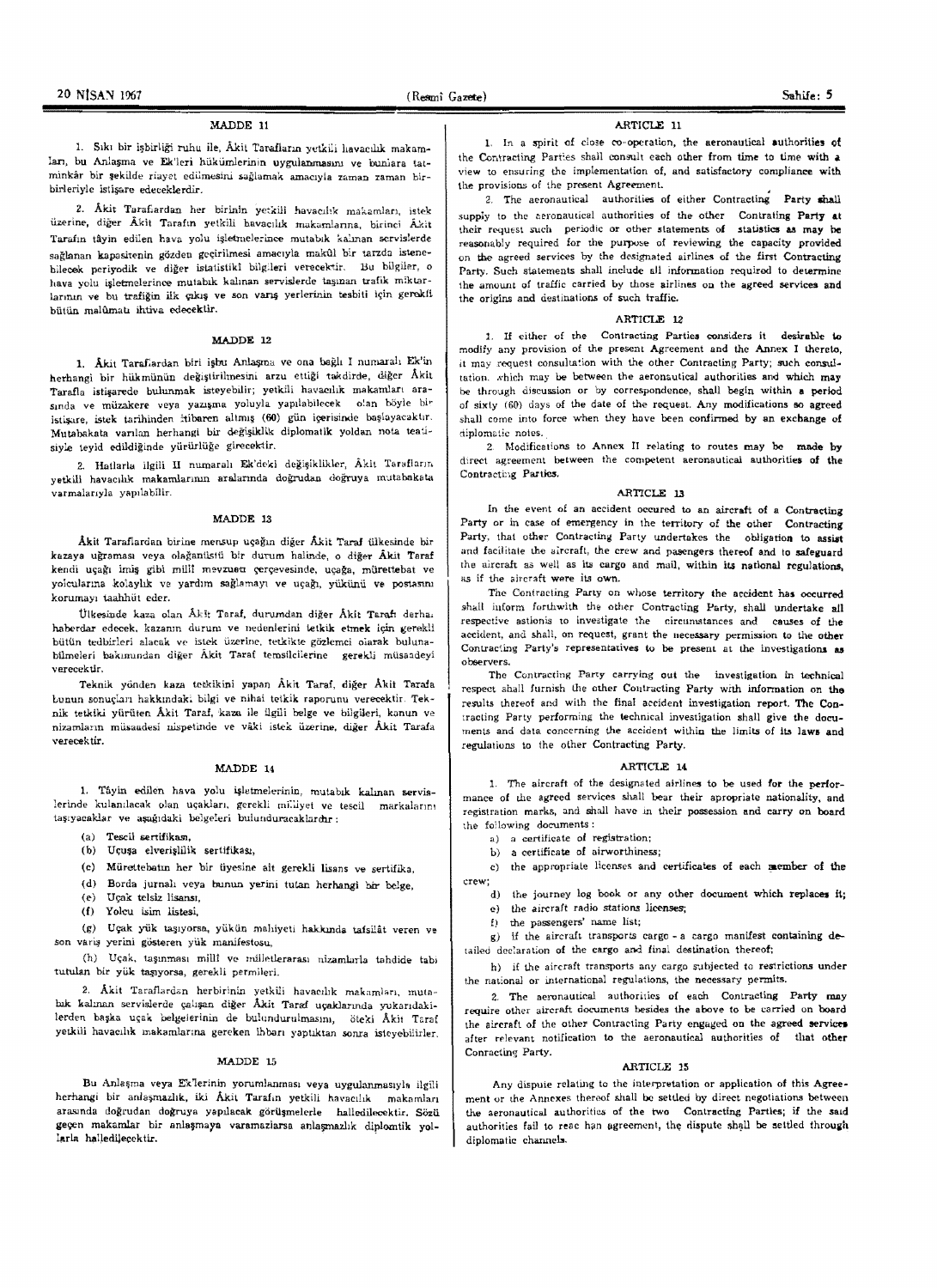# MADDE<sub>16</sub>

.A.kit Taraflardan herbirinin iilkeslndeki hava alan;annm. tesislorimn ve teknik teçhizatının kullanılması için ödenecek ücret ve başkaca vergiler, o Åkit Tarafın ilgili devlet makamlarınca tesbit edilen ücretler uyarınca almacaktır.

#### MADDE 17

Akit Taraflardan her biri, mutabık kalınan servislerin işletilmesi için, diğer Âkit Tarafça verilen yeya muteber sayılan uçuşa elverişlilik sertifikaları ile yeterlik belge ve lisanslarını muteber sayacaktır.

Ancak, Akit Taraflardan her biri, şimdiki veya önceki uyruklarına diğer Akit Tarafça verilmiş sertifika ve başkaca ilgili yeterlik belge ve lisansları tanımama hakkını saklı tutar.

#### MADDE 18

İşbu Anlaşma ve Ek'leri, her iki Âkit Tarafı bağlayan çok taraflı herhangi bir sözleşmeye uyacak şekilde Âkit Taraflar arasında önceden yapılacak istişareler sonunda değiştirilecektir.

### MADDE 19

İşbu Anlaşma ve ona bağlı I ve II sayılı Ek'ler beş yıl için muteber olup, müddetin hitamından en az altı ay evvel Akit Taraflardan birince diplomatik yoldan feshi ihbar edilmedikçe, yıllık süreler için yenilenmiş olacaktır.

Bununla beraber Åkit Taraflardan her biri 'bu beş yıllık süre içinde de böyle bir fesih ihbarını, tevdiinden altı ay sonra hüküm ifade etmek ilzere diplomatik yoldan yapsbilir.

Feshi ihbar keyfiyeti aynı zamanda Uluslararası Sivil Havacılık Teşkilâtı'na da bildirilecektir.

Diğar Âkit Tarafça ihbarnamenin alındığı teyid edilmezse, Uluslararası Sivil Havacılık Teşkilâtınca ihbarnamenin alındığı tarihten (14) on dört gün sonra alınmış sayılacaktır.

#### MADDE 20

Bu Anlasma, Uluslararası Sivil Havacılık Teşkilâtı nezdinde tescil ettirilecektir.

#### MADDE 21

İşbu Anlaşma, onaylama belgelerinin Bükreş'te teatisi tarihinde yürürlüğe girecektir.

Yukarıdakileri tasdiken, aşağıda imzaları bulunan ve Hükümetleri tarafından usulü dairesinde yetkilendirilmiş olan temsilciler, işbu Anlaşmayı imza etmişlerdir.

Türkçe, Rumence ve İngilizce dillerinde, her üç metin ayru derecede muteber olmak ve Türkçe ve Rumence metinler arasında fark bulunduğu takdirde Ingilizce metin esas sayılmak üzere, bin dokuz yüz altmış altı yılı, Mayıs ayının ikinci günü Ankara'da tanzim olunmuştur.

Türkiye Cumhuriyeti Hükümeti Romanya Sosyalist Cumhuriyeti adma Hükümeti adına (İmza)  $(\text{Im}z_4)$   $(\text{Im}z_4)$ 

#### EK: 1

#### MADDE 1

1. Akit Taraflardan herbirinin tâyin ettiği bir hava yolu işletmesinin diğer Âkit Taraf ülkesindeki genel satış acentalığı, bu sonuncu Âkit Tarafın tâyin ettiği bir hava yolu işletmesine verilecektir.

2. Åkit Taraflardan her birinin tâyin ettiği bir hava yolu işletmesinin diğer Âkit Taraf ülkesindeki ticari, meydan ve teknik hendlingi, bu sonuncu Akit Tarafın tâyin ettiği bir hava yolu işletmesince veya bu sonuncu hava yolu işletmesinin görevlendireceği başka bir yetkili kurum tarafından yapılacaktır.

3. Akit Taraflardan her birinin tâyin ettiği hava yolu işletmesi veya Isletmelerine mutabik kalman servislerin işletmesi bakımından, diğer Âkit Taraf ülkesinde mütekabiliyet şartıyla teknik ve ticari mümessilliğini bulundurma hakkı tanınır.

#### MAnDE 2

Äkit Taraflarca tâyin edilen hava yolu işletmeleri tarafından işletilecek tarifesiz uçuşlar önceden müsaadeye bağlı bulunacaktır. Akit Taraf-

#### ARTICLE 16

The charges and other taxes to be paid for the use of airports, the installations thereof and technical equipment in the territory of either Contracting Party, shall be levied in accordance with the charges officially established by the relevant State authorities of that Contracting Party.

#### ARTICLE 17

Each Contracting Party shall recognise as valid the certificates of airworthiness, the certificates of competency and licenses issued or rendered valid by the other Contracting Party for the operation of the agreed services.

IIowever, each Contracting Party reserves the right not to recognise the validity of the certificates and other appropriate licenses issued to its present or former citizens by the other Contracting Party.

#### ARTICLE 18

The present Agreement and its Annexes will be amended after prior consultation between the Contracting Parties so as to conform with any multilateral convention which may become binding on both Contracting Parties.

#### ARTICLE 19

The present Agreement including the Annexes Number I and II shall be valid for a period of five years and shall be automatically renewed for yearly periods unless one of the Contracting Parties notifies the other through diplomatic channels of its decision to terminate the present Agree ment at least 6 months before the date of expiry.

However, even during this period of five years, etiher Contracting Party may submit such a notification through diplomatic channels to take effect 6 months after the submission of the notice.

Such a notice shall be simultaneously communicated to the International Civil Aviation Organisation.

In the absence of acknowledgement of receipt by the other Contracting Party, notice shall be deemed to have been received fourteen (14) days after the receipt of the notice by the International Civil Aviation Organiaation.

#### .ARTICLE 20

The present Agreement shall be registered with the International Civil Aviation Organisation.

#### ARTICLE 21

The present Agreement shall enter into force on the date of the exchange of the instruments of ratification which will take place at Bucharest.

In witness whereof the undersigned being duly authorised by their respective Governments, have signed the present Agreement:

Done at Ankara this Second day of May 1966 in Huplicate in the Turklsh. Romanian and English languages, all three texts being of equal authenticity. However, in case of any difference between the Turkish and the Romanian texts, the English text shall 'be referred to.

of the Republic

For the Government<br>
For the Government<br>
of the Socialist<br>
of the Socialist of Turkey Republic of Romania

### ANNEX I

#### ARTICLE 1

1. General sales agency of a designated airline of either Contracting Party in the territory of the other Contracting Party shall be assigned to a designated airline of that lalter Contracting Party.

2. The commercial and technical handling of the aircraft of a designated airline of either Contracting Party in the territory of the other Contracting Party shall be performed by a designated airline of that other Contracting Party or by any other competent organisation that latter airline may assign.

3. The designated airline or airlines of either Contracting Party are granted on reciprocal basis the right to maintain in Ihe territory of the other Contracting Party their teclmical and commercial representation in the interest of performance of the agreed services.

#### ARTICLE 2

The non-scheduled flights operated by the airlines designated by the Contracting Partles shall be subject to prior permission. Requests to be